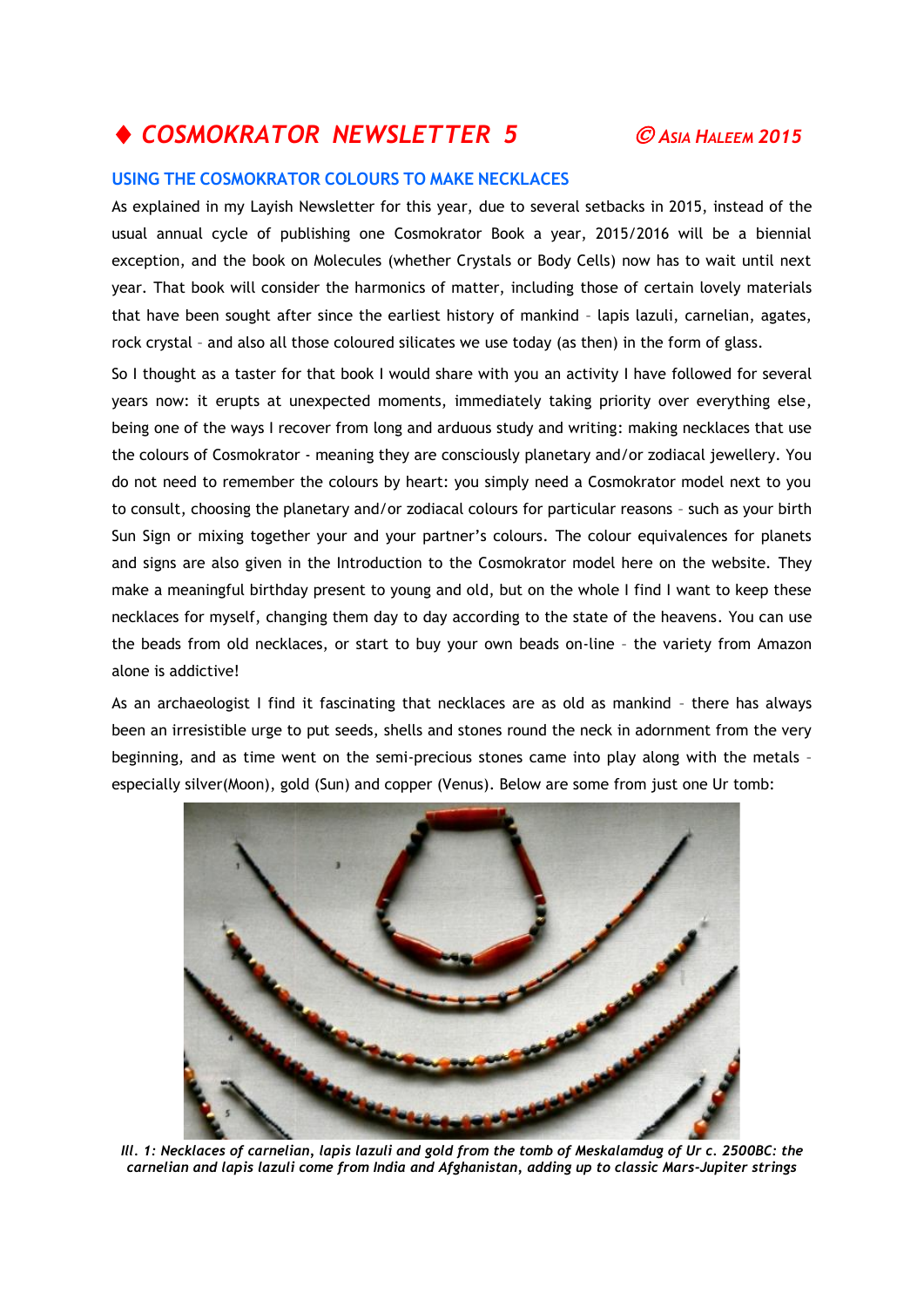It is pretty obvious how to work your own strings, and I hope the following examples from my own necklace collection made by me make sense against the Cosmo colours (the captions give the main pointers). The one below left follows the Ur scheme of the Aries-Sagittarius (or Mars-Jupiter) trine simply using glass beads that didn't cost me more than £5. The Summer and Winter Solstices occurring in Cancer and Capricorn each year are beautifully summed up in the other necklace, made from one using Mexican purple and acid yellow semi-precious stones I bought in the British Museum, but restrung to make it longer by introducing the small glass purple beads.



*Ill. 2: (Left) A Mars-Jupiter necklace in glass (if you don't have lapis lazuli and carnelian!); (right) the classic solstitial contrast between Cancer (yellow) and Capricorn (indigo) with a gold (Sun) pendant*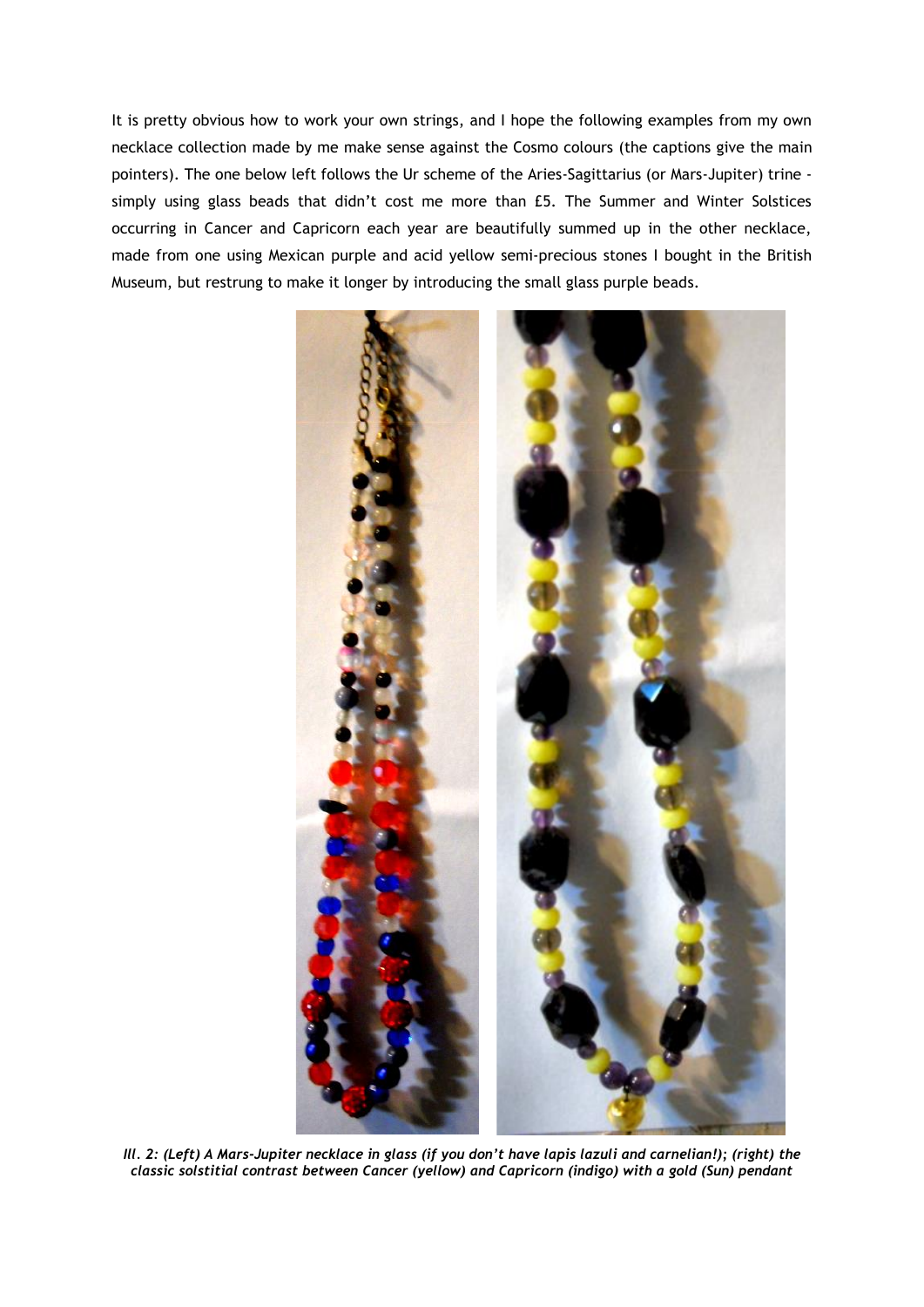In the case of the necklace below left I often wear it when I am working at the computer to encourage both intellectual clarity or bold jumps of thought. The other necklace gives a trine between Pluto-Neptune or Scorpio-Pisces with a lot of neutral beads between to spread the power.



*Ill. 3: (Left A Gemini-Sagittarius necklace with sparkly Sun inserts; (right) a mainly Pluto-Neptune colour scheme, with the lighter green beads radiating Venus (Pluto leads in the turquoise pendant and sparkles: Neptune shows up particularly in the hectic pink round beads*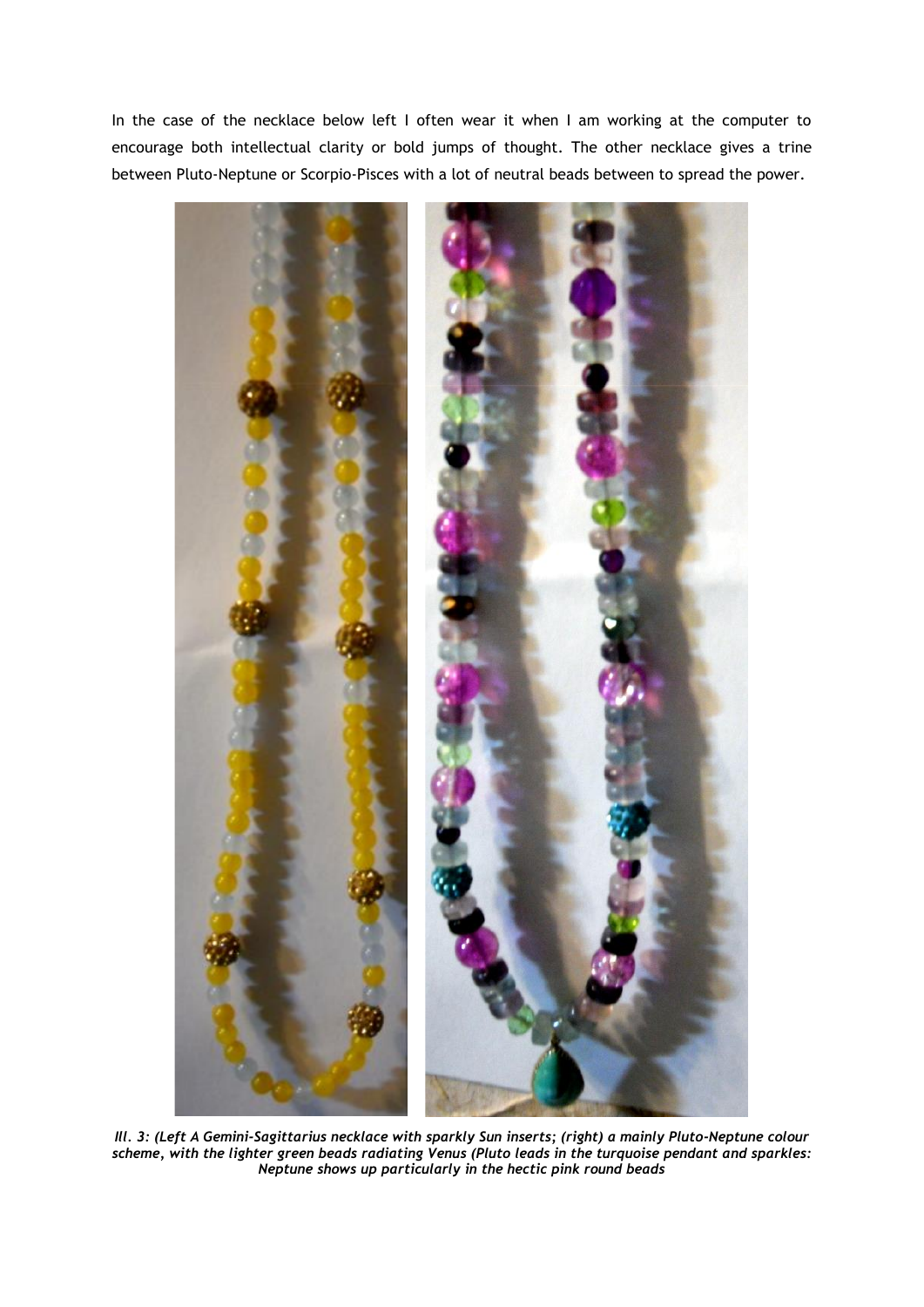Again below I give you a necklace found in the Aegina treasure – on show at the British Museum and said to date back to Minoan times. Aegina is the island just off the Greek mainland quite close to Athens – interesting to see they were also getting hold of carnelian and lapis lazuli in the Second Millennium, and also with the wherewithal to make a complete 'Sun' necklace just of hollow gold beads. The image from a fragmentary wall-painting at Mycenae (below right) reminds us that in fact it was common in Bronze Age ritual for priestesses and other participating females to offer necklaces to the Goddess (rather than sacrificed animals to the male God!). Thus wearing a necklace (note her necklaces and bracelets) can be not so much self-adornment as an unobtrusive way of honouring the Female Principle of Life, Mother of the Universe. In Egypt Hathor/Venus was worshipped as Goddess of Mines – where all the materials for necklaces come from!



*Ill. 4: (Left) Necklaces from the Aegina Treasure, British Museum (note also the three Uranian amethysts in the third necklace); (right) wall-painting fragment from Mycenae showing ritual of necklace offering* 

You will remember the Cosmokrator model not only shows the Twelve Signs and their Ruling Planets – their symbols written on facets in their corresponding colours – but also includes that key Polar Axis of Sirius –v- the Polar Centre (in ancient Egypt referred to respectively by Isis (White) –v-Horus, her Son (Black). If in doubt about colour, you can never go wrong with the drama of black and white – from which colour emerges and to which they blend back into colourless. There are two photographs of a necklace (below left and centre) contrasting black beads (mostly glass but one or two haematite or jet beads I had in my collection) with white accents which in fact are Mother of Pearl beads from a bracelet I inherited from my grandparents bought by my grandfather when he was in the British Army in Palestine during WWI. In the jumble of beads in a leather bag I inherited was also the tiger claw and moonstone which an Edwardian Great Aunt acquired during her stint as one of the first ocean liner stewardesses to India! The idea here being that through your jewellery you can sometimes incorporate personal biography and family history.